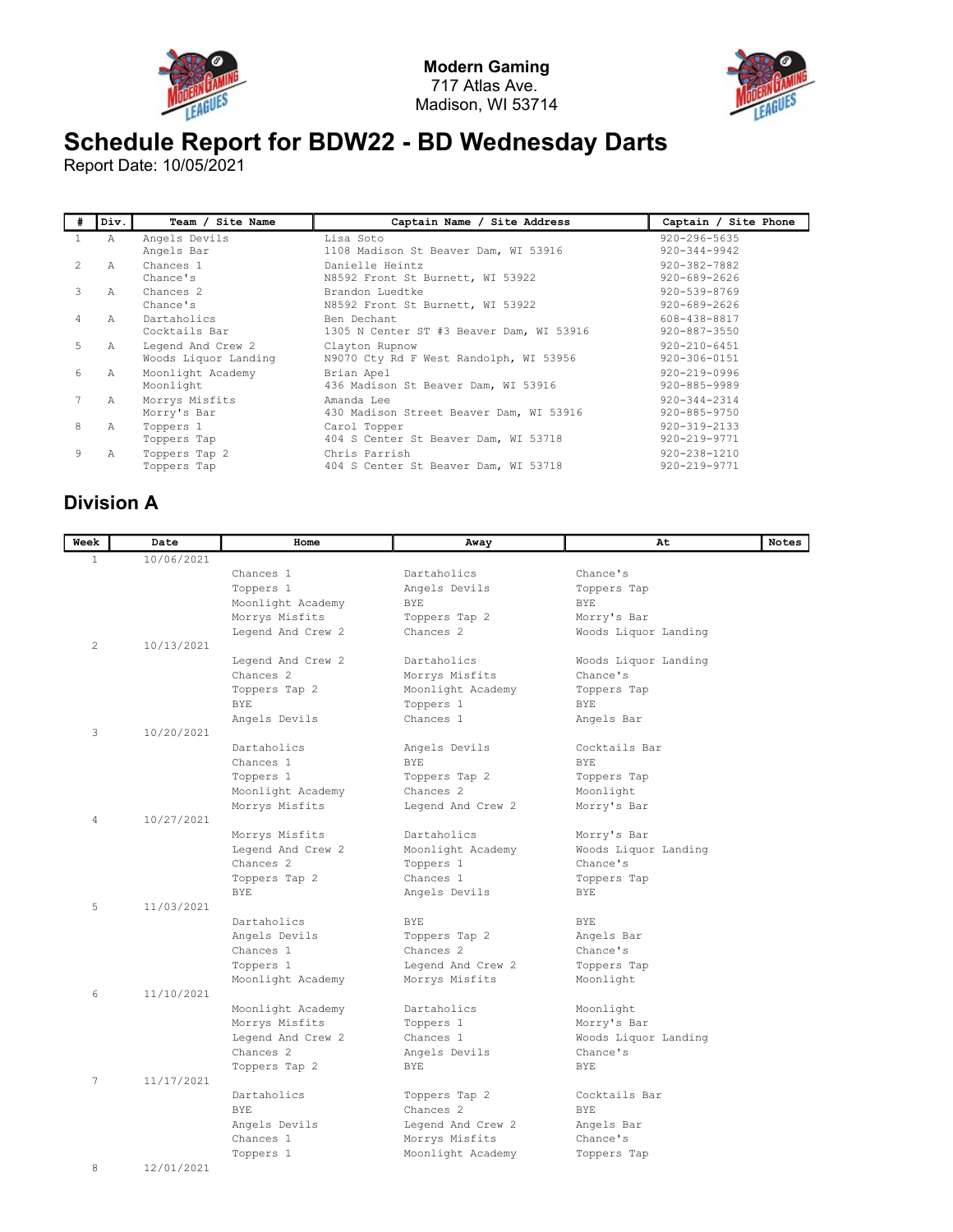| Week              | Date       | Home                                  | Away                 | At                        | Notes |
|-------------------|------------|---------------------------------------|----------------------|---------------------------|-------|
|                   |            | Toppers 1                             | Dartaholics          | Toppers Tap               |       |
|                   |            | Moonlight Academy                     | Chances 1            | Moonlight                 |       |
|                   |            | Morrys Misfits                        | Angels Devils        | Morry's Bar               |       |
|                   |            | Legend And Crew 2                     | BYE                  | <b>BYE</b>                |       |
|                   |            | Chances <sub>2</sub>                  | Toppers Tap 2        | Chance's                  |       |
| 9                 | 12/08/2021 |                                       |                      |                           |       |
|                   |            | Dartaholics                           | Chances 2            | Cocktails Bar             |       |
|                   |            | Toppers Tap 2                         | Leqend And Crew 2    | Toppers Tap               |       |
|                   |            | <b>BYE</b>                            | Morrys Misfits       | BYE                       |       |
|                   |            | Angels Devils                         | Moonlight Academy    | Angels Bar                |       |
|                   |            | Chances 1                             | Toppers 1            | Chance's                  |       |
| 10                | 12/15/2021 |                                       |                      |                           |       |
|                   |            | Dartaholics                           | Chances 1            | Cocktails Bar             |       |
|                   |            | Angels Devils                         | Toppers 1            | Angels Bar                |       |
|                   |            | <b>BYE</b>                            | Moonlight Academy    | BYE                       |       |
|                   |            | Toppers Tap 2                         | Morrys Misfits       | Toppers Tap               |       |
|                   |            | Chances <sub>2</sub>                  | Legend And Crew 2    | Chance's                  |       |
| 11                | 12/22/2021 |                                       |                      |                           |       |
|                   |            | Dartaholics                           | Legend And Crew 2    | Cocktails Bar             |       |
|                   |            | Morrys Misfits                        | Chances <sub>2</sub> | Morry's Bar               |       |
|                   |            | Moonlight Academy                     | Toppers Tap 2        | Moonlight                 |       |
|                   |            | Toppers 1                             | BYE                  | BYE                       |       |
|                   |            | Chances 1                             | Angels Devils        | Chance's                  |       |
| $12 \overline{ }$ | 01/05/2022 |                                       |                      |                           |       |
|                   |            | Angels Devils                         | Dartaholics          | Angels Bar                |       |
|                   |            | BYE                                   | Chances 1            | BYE                       |       |
|                   |            | Toppers Tap 2                         | Toppers 1            | Toppers Tap               |       |
|                   |            | Chances <sub>2</sub>                  | Moonlight Academy    | Chance's                  |       |
|                   |            | Legend And Crew 2                     | Morrys Misfits       | Woods Liquor Landing      |       |
| 13                | 01/12/2022 |                                       |                      |                           |       |
|                   |            | Dartaholics                           | Morrys Misfits       | Cocktails Bar             |       |
|                   |            | Moonlight Academy                     | Legend And Crew 2    | Moonlight                 |       |
|                   |            | Toppers 1                             | Chances <sub>2</sub> | Toppers Tap               |       |
|                   |            | Chances 1                             | Toppers Tap 2        | Chance's                  |       |
|                   |            | Angels Devils                         | BYE                  | BYE                       |       |
| 14                | 01/19/2022 |                                       |                      |                           |       |
|                   |            | <b>BYE</b>                            | Dartaholics          | <b>BYE</b>                |       |
|                   |            | Toppers Tap 2                         | Angels Devils        | Toppers Tap               |       |
|                   |            | Chances <sub>2</sub>                  | Chances 1            | Chance's                  |       |
|                   |            | Legend And Crew 2                     | Toppers 1            | Woods Liquor Landing      |       |
|                   |            | Morrys Misfits                        | Moonlight Academy    | Morry's Bar               |       |
| 15                | 01/26/2022 |                                       |                      |                           |       |
|                   |            | Dartaholics                           | Moonlight Academy    | Cocktails Bar             |       |
|                   |            | Toppers 1                             | Morrys Misfits       | Toppers Tap               |       |
|                   |            | Chances 1                             | Legend And Crew 2    | Chance's                  |       |
|                   |            | Angels Devils                         | Chances <sub>2</sub> | Angels Bar                |       |
|                   |            | <b>BYE</b>                            | Toppers Tap 2        | <b>BYE</b>                |       |
| 16                | 02/02/2022 |                                       |                      |                           |       |
|                   |            | Toppers Tap 2<br>Chances <sub>2</sub> | Dartaholics<br>BYE   | Toppers Tap<br><b>BYE</b> |       |
|                   |            | Legend And Crew 2                     | Angels Devils        | Woods Liquor Landing      |       |
|                   |            | Morrys Misfits                        | Chances 1            | Morry's Bar               |       |
|                   |            | Moonlight Academy                     | Toppers 1            | Moonlight                 |       |
| 17                | 02/09/2022 |                                       |                      |                           |       |
|                   |            | Dartaholics                           | Toppers 1            | Cocktails Bar             |       |
|                   |            | Chances 1                             | Moonlight Academy    | Chance's                  |       |
|                   |            | Angels Devils                         | Morrys Misfits       | Angels Bar                |       |
|                   |            | BYE                                   | Legend And Crew 2    | BYE                       |       |
|                   |            | Toppers Tap 2                         | Chances <sub>2</sub> | Toppers Tap               |       |
| 18                | 02/16/2022 |                                       |                      |                           |       |
|                   |            | Chances <sub>2</sub>                  | Dartaholics          | Chance's                  |       |
|                   |            | Legend And Crew 2                     | Toppers Tap 2        | Woods Liquor Landing      |       |
|                   |            | Morrys Misfits                        | BYE                  | BYE                       |       |
|                   |            | Moonlight Academy                     | Angels Devils        | Moonlight                 |       |
|                   |            | Toppers 1                             | Chances 1            | Toppers Tap               |       |
| 19                | 02/23/2022 |                                       |                      |                           |       |
|                   |            | Chances 1                             | Dartaholics          | Chance's                  |       |
|                   |            | Toppers 1                             | Angels Devils        | Toppers Tap               |       |
|                   |            | Moonlight Academy                     | BYE                  | BYE                       |       |
|                   |            | Morrys Misfits                        | Toppers Tap 2        | Morry's Bar               |       |
|                   |            | Legend And Crew 2                     | Chances 2            | Woods Liquor Landing      |       |
| 20                | 03/02/2022 |                                       |                      |                           |       |
|                   |            | Legend And Crew 2                     | Dartaholics          | Woods Liquor Landing      |       |
|                   |            | Chances <sub>2</sub>                  | Morrys Misfits       | Chance's                  |       |
|                   |            | Toppers Tap 2                         | Moonlight Academy    | Toppers Tap               |       |
|                   |            | <b>BYE</b>                            | Toppers 1            | BYE                       |       |
|                   |            | Angels Devils                         | Chances 1            | Angels Bar                |       |